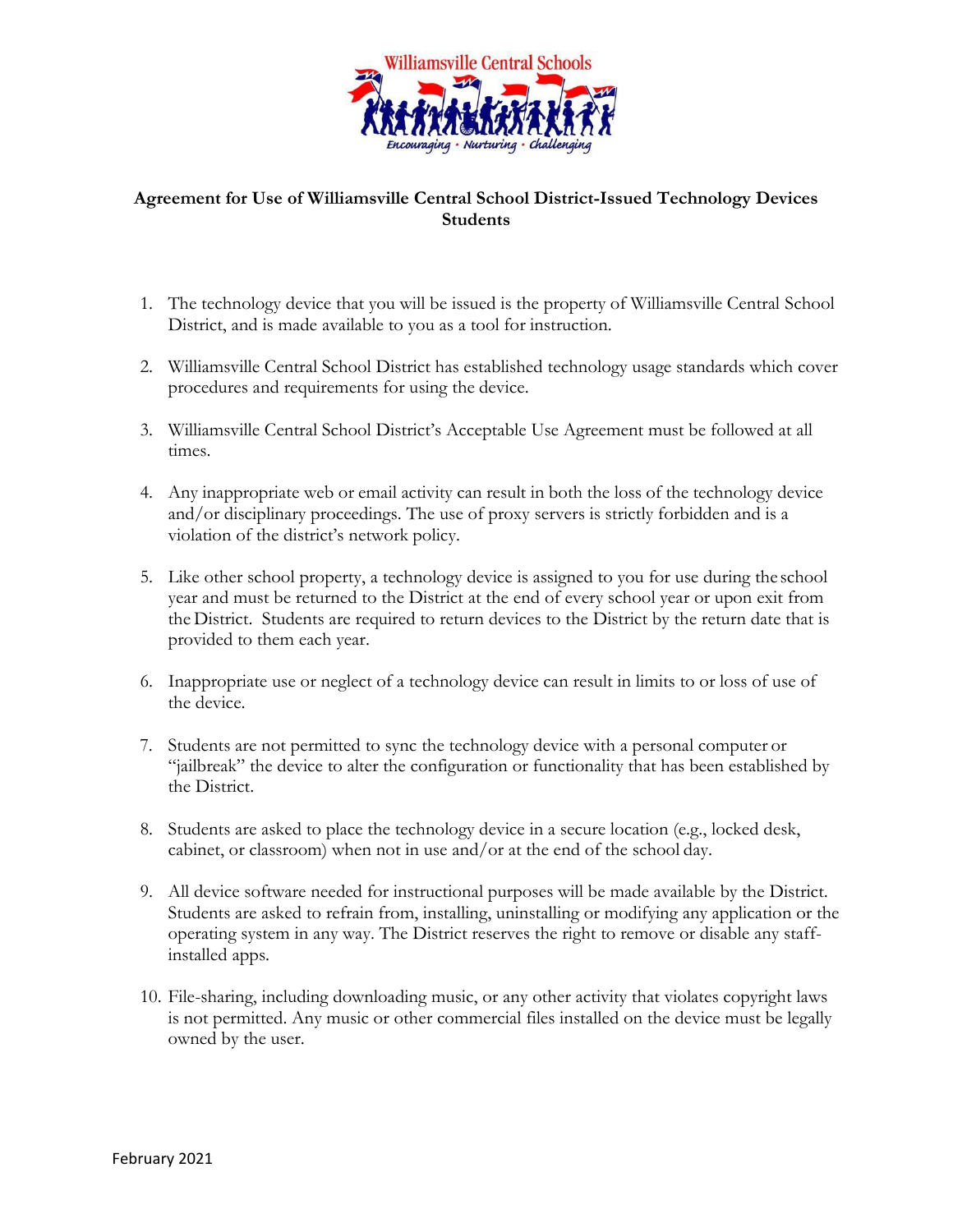

## **General Handling and Required Care of District-Issued Technology**

- 1. The technology device is meant for your use only. It is not meant to be a family computer or to be used by any member of the family in any way that would place you in a compromising position.
- 2. Students will not be charged for any damage to the technology device when reasonable care of the device has been exercised. Fees will be assessed if damage is the result of abuse or if the technology device is lost due to neglect. In these cases, you will be billed for the actual repair or replacement costs.
- 3. Any loss or theft of a technology device **must be reported to the BuildingPrincipal immediately,** so that recovery efforts can be initiated and a police report filed.
- 4. **Do not mark the technology device in any way.** Each device is labeled with a district identification barcode. **Please do not remove this sticker**.
- **5.** Do not eat or drink near the technology device. There should never be any food or drink around the device. **Damage due to spilled substances will not be covered by insurance and you will be charged for full repair cost.**